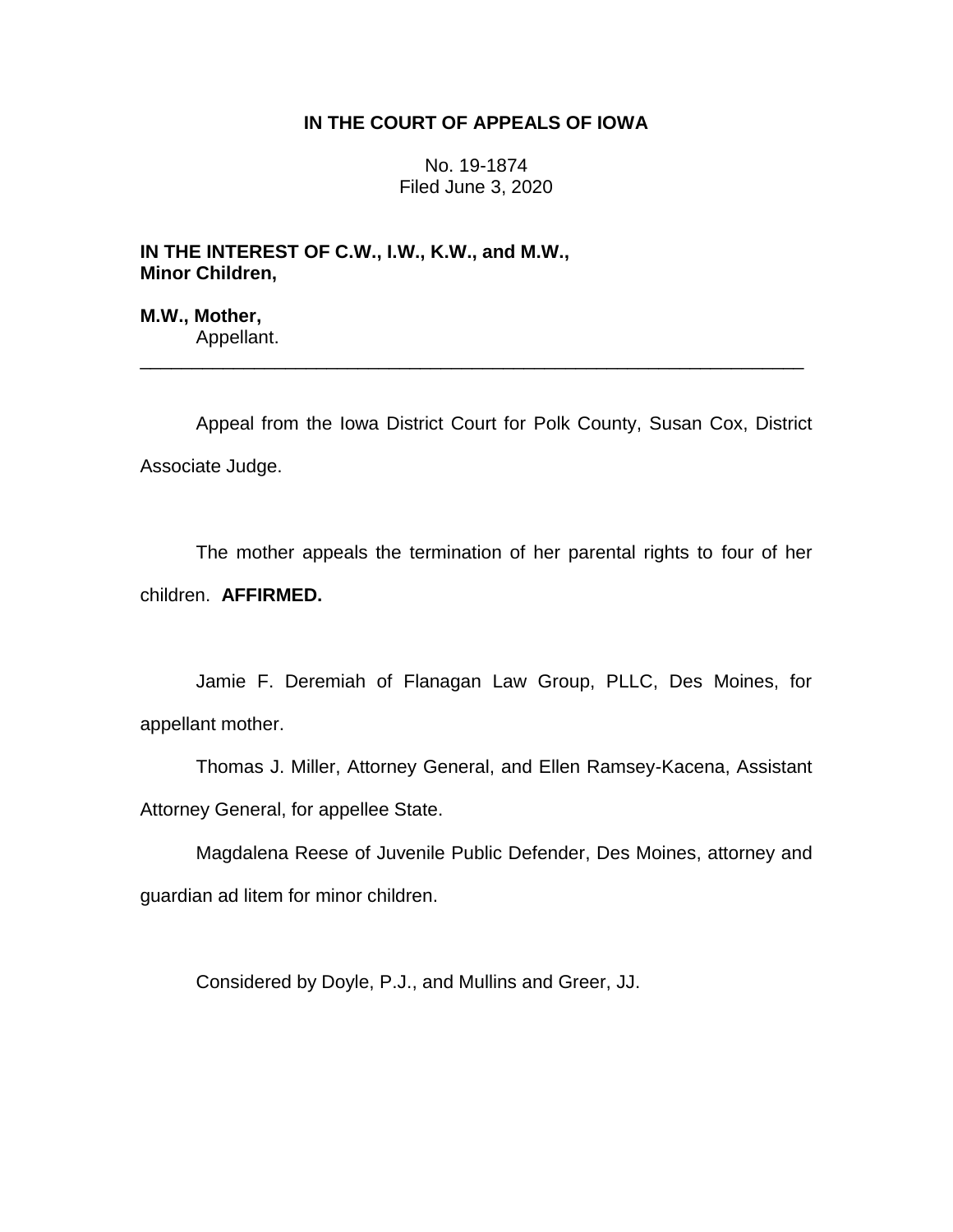## **GREER, Judge.**

 $\overline{a}$ 

The mother appeals the termination of her parental rights to four of her children, born between 2010 and 2015.<sup>1</sup> The court terminated the mother's rights to all four children pursuant to paragraphs (d) and (i) of Iowa Code section 232.116(1) (2019) and also terminated the mother's rights to the oldest three children pursuant to paragraph (f). The mother challenges the statutory grounds for termination, maintains the State failed to make reasonable efforts at reunification, and argues termination of her rights is not in the children's best interests.

We review termination proceedings de novo. *In re A.B.*, 815 N.W.2d 764, 773 (Iowa 2012). "When the juvenile court terminates parental rights on more than one statutory ground, we may affirm the juvenile court's order on any ground we find supported by the record." *Id.* at 774. Here, we consider whether termination was appropriate under Iowa Code section 232.116(1)(d), which allows the court to terminate parental rights when:

(1) The court has previously adjudicated the child to be a child in need of assistance after finding the child to have been physically or sexually abused or neglected as the result of the acts or omissions of one or both parents, or the court has previously adjudicated a child who is a member of the same family to be a child in need of assistance after such a finding.

(2) Subsequent to the child in need of assistance adjudication, the parents were offered or received services to correct the circumstance which led to the adjudication, and the circumstance continues to exist despite the offer or receipt of services.

 $1$  The parental rights of the children's fathers were also terminated. No father appeals.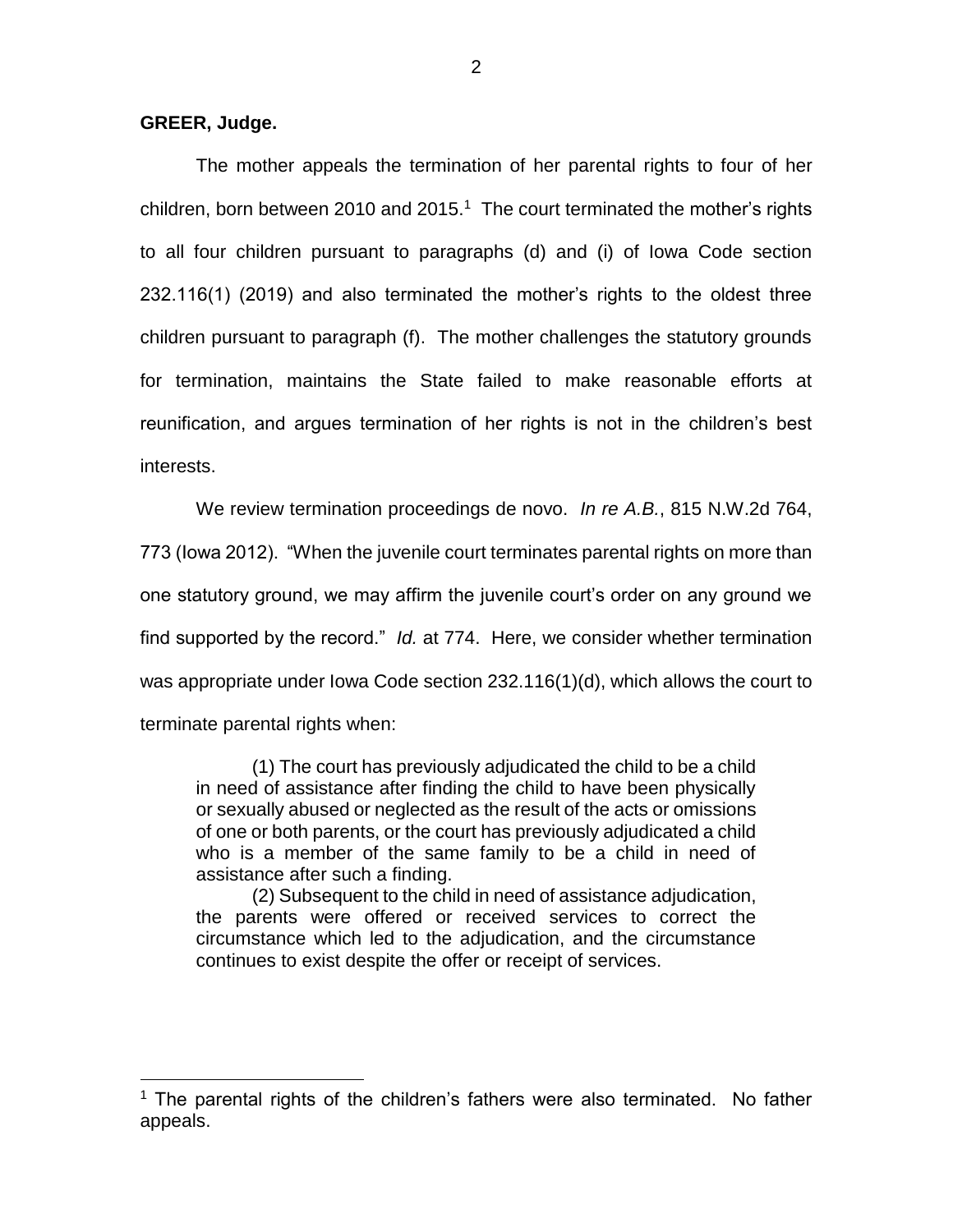The mother challenges only the second element, arguing she has corrected the circumstances that led to the children's adjudication in October 2017.

The Iowa Department of Human Services (DHS) has been involved with this family off and on since 2008, and the mother's rights to another child were terminated in 2009. DHS became involved this time after police were called to the mother's neighborhood to deal with a naked man who was attempting to break into a home. When they arrived, the police learned the man—the father of the youngest child—was under the influence of PCP and had been left in charge of caring for the mother's children, in spite of the fact the mother had a no-contact order against the man for a recent incident of domestic violence he perpetrated against her. The home itself was unsanitary, with trash, rotten food, and a bug infestation inside the home. The children were immediately removed from the mother's care, and she was charged with four counts of child endangerment.

On top of leaving the children with an inappropriate caretaker, DHS had additional concerns regarding the children's safety after they met with the children. The children reported to DHS workers that the mother smokes "weed," uses "pokies" and "shots" in her feet, and takes pills she keeps in her closet. At testing done shortly after the children's removal, one of the children tested positive for cocaine, and the mother tested positive for cocaine and opiates of hydrocodone and oxycodone. Additionally, two of the four children were observed by a doctor to have belt-mark bruises on their bodies. Those children alleged that the youngest child's father had hit them with a belt and that that their mother was aware of it but did nothing to stop it.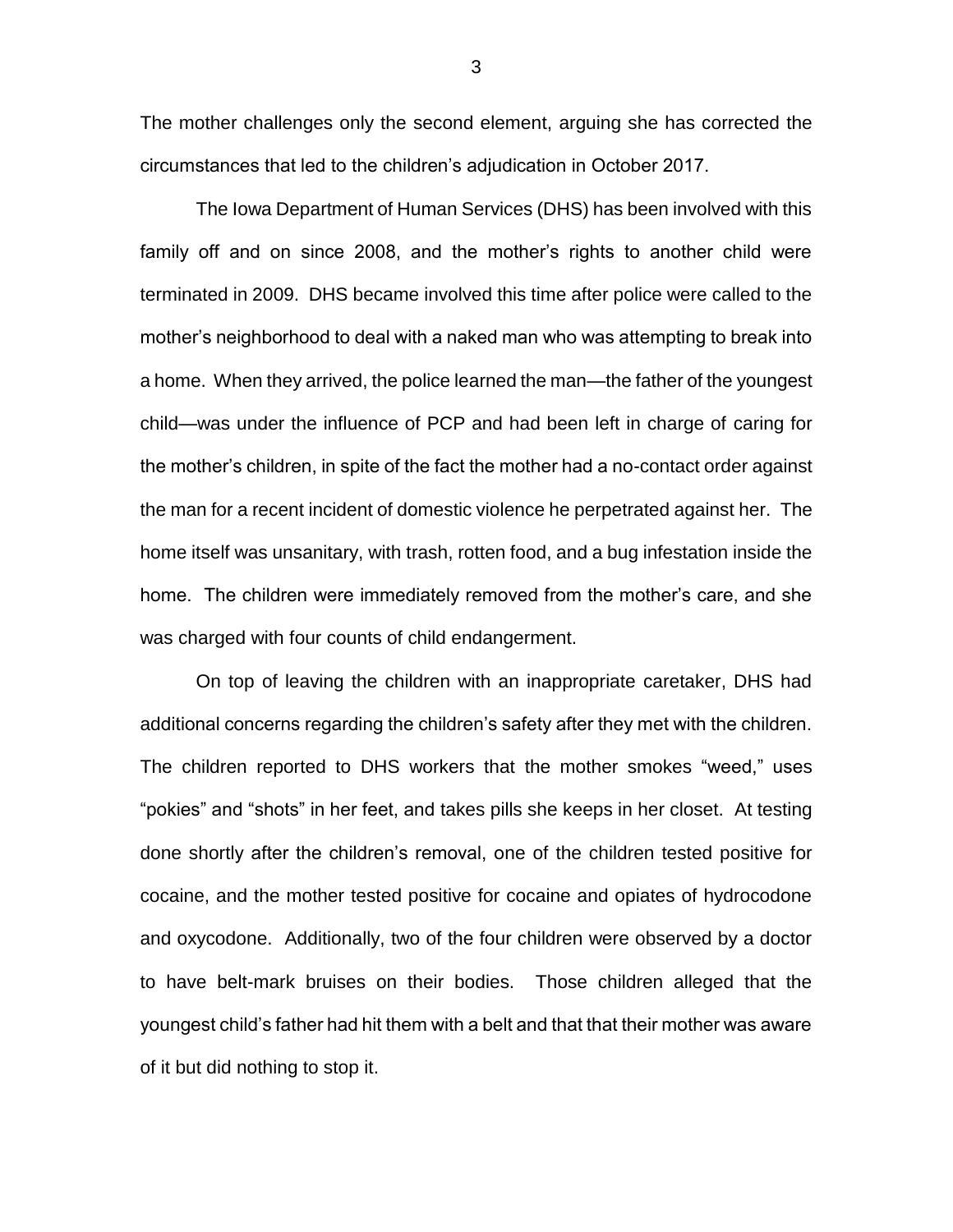The mother maintains that she now has a safe and stable home in which to parent the children and claims she no longer has mental-health, substance-abuse, or relationship issues. Additionally, she argues DHS failed to make reasonable efforts at reunifying her with the children because no one from the department came to view her home after she moved in November 2018 and she was not allowed to have visits in the home after they were ended in October 2018. *See In re C.B.*, 611 N.W.2d 489, 493 (Iowa 2000) ("[T]he reasonable efforts requirement is not viewed as a strict substantive requirement of termination. Instead, the scope of the efforts by the DHS to reunify parent and child after removal impacts the burden of proving those elements of termination which require reunification efforts. The State must show reasonable efforts as a part of its ultimate proof the child cannot be safely returned to the care of a parent." (citation omitted)).

First, the record does not support the mother's claim that she has resolved the issues that led to the children's adjudication as children in need of assistance. The mother missed some drug tests that DHS requested of her and she refused to put on a sweat patch, claiming it caused a negative reaction on her skin. Still, the mother had multiple drug tests that were positive. When she tested around the time of the children's removal, she tested positive for cocaine and opiates. In the drug tests she took in September 2018 and May 2019—less than two weeks before the first day of the termination proceeding—she tested positive for opiates. At the termination hearing, the mother testified she had a prescription for opiate drugs due to ongoing issues she has with pain. The mother provided evidence of March and November 2018 prescriptions for hydrocodone, but she failed to provide any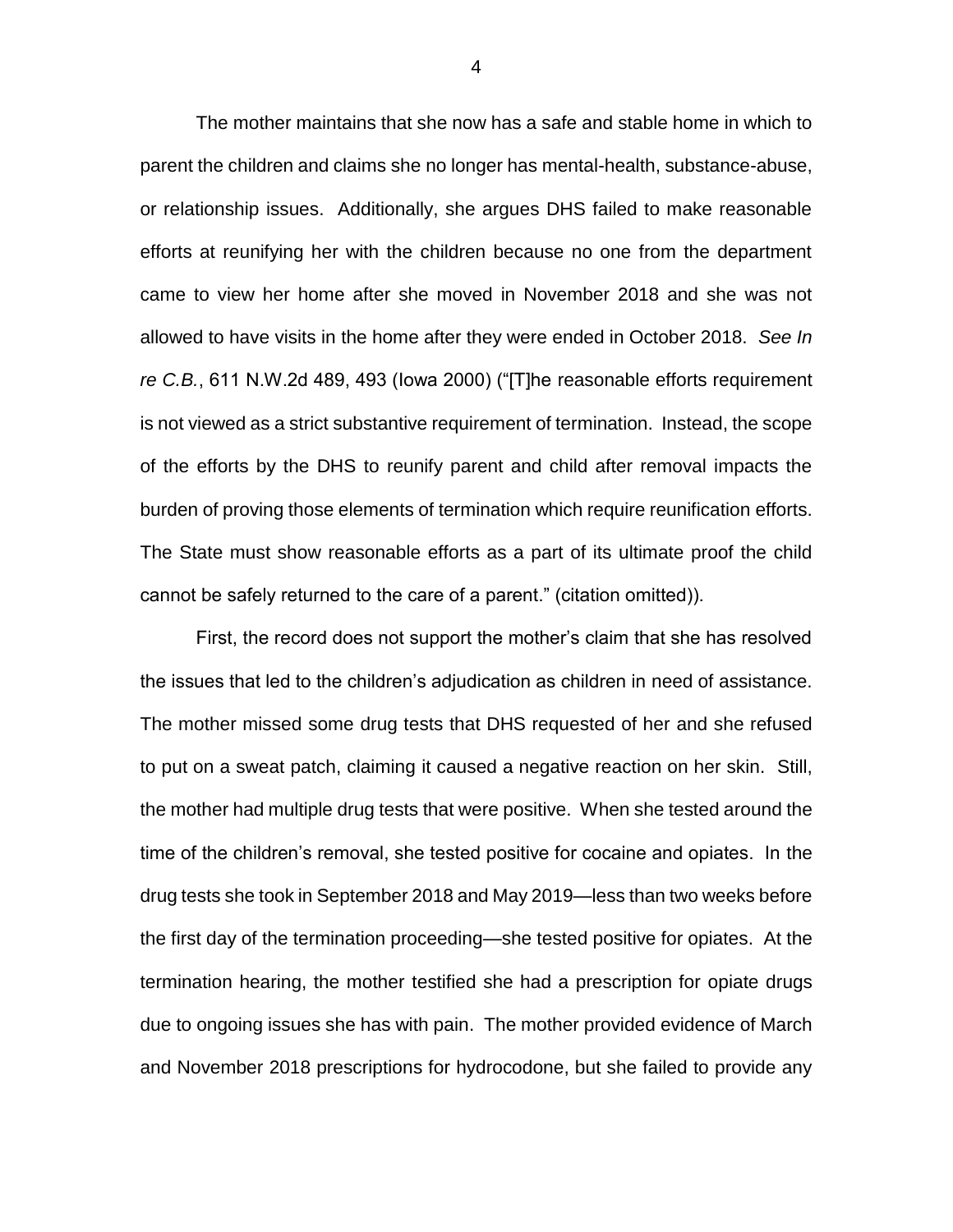updated documentation surrounding her positive tests to explain the presence of opiates.

Additionally, while the mother testified she is not in a relationship and has not been in a relationship during this case, her testimony is not credible. Insofar as the mother's therapist backed up the mother's statements and opined that the mother had new insights into recognizing and choosing healthy relationships, we find the therapist's testimony less than persuasive since it is clear her knowledge is based on what the mother reports and the mother was less than candid with her. The better evidence established the mother was dating—at least at one point in late 2018—a man with a criminal history involving the use and distribution of methamphetamine. And the mother introduced this man to one of the children, in violation of DHS's orders, as the child reported to the foster parents that she had a secret about meeting her new "dad." The mother claims there is no truth to this either the relationship or that she introduced the kids to a man—but her Facebook account showed several posts about a specific man during that time and the man's business information (also available on Facebook) corroborate other comments and descriptions given by the young child. The mother claimed her account was hacked and someone else must have put up the posts about the man, but this strains credulity.

We cannot say whether the mother's new home is better maintained and more safe for the children because DHS did not visit the new home. But we understand DHS's rationale, and we do not find a failure to make reasonable efforts based on this issue. DHS's concern about the state of the mother's housing was limited to whether it was safe for the children. As the children's therapist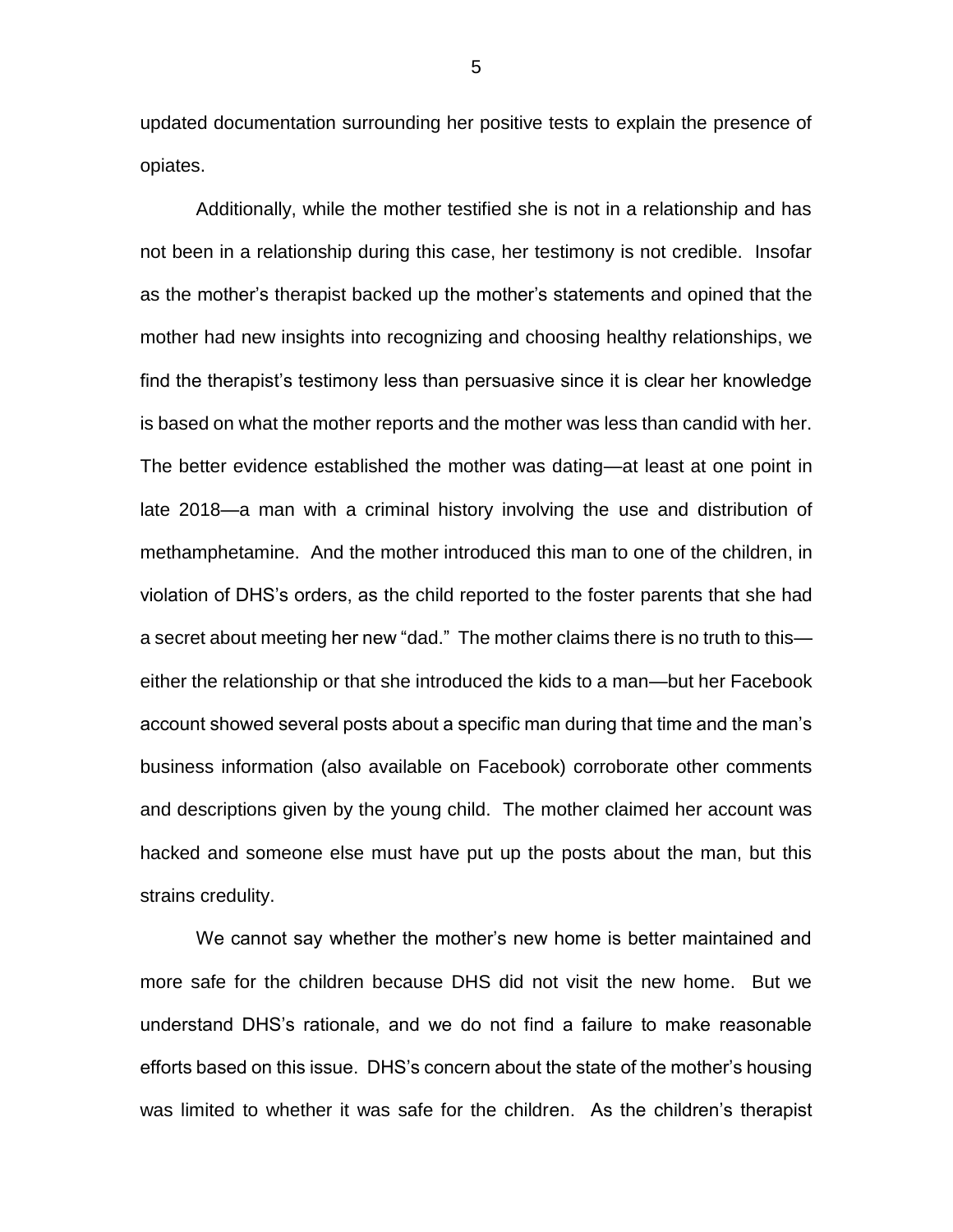suggested the children should not have visits in the mother's home until the mother made more progress in other aspects of the case, a suggestion DHS agreed with, there was no reason to view the house before that time. Especially since the mother has shown she can clean up her home for a short time; the question is whether she can maintain the home long-term. Moreover, it was not DHS's failure to view the home that prevented visits from taking place there. The mother's lack of progress in other areas of the case plan plus her inability to handle the behaviors of the children prevented visits from taking place there.

Because the circumstances that led to the children's adjudication still existed at the time of the termination hearing, we agree with the juvenile court that the State proved the ground for termination of the mother's parental rights pursuant to section 232.116(1)(d). And we have the benefit of a detailed and extensive termination order listing the circumstances supporting termination.

Next, the mother maintains termination of her parental rights is not in the children's best interests. In considering the best interests of the children we "give primary consideration to the child[ren]'s safety, to the best placement for furthering the long-term nurturing and growth of the child[ren], and to the physical, mental, and emotional condition and needs of the child[ren]." Iowa Code § 232.116(2). As our case law provides, the defining elements in a child's best interests are the child's safety and need for a permanent home. *See In re J.E.*, 723 N.W.2d 793, 801 (Iowa 2006) (Cady, J., concurring specially). The need for permanency was especially manifest here, as the children seemed to fatigue of the process sometimes refusing to go to visits out of apparent frustration with the mother's lack of progress and expressing a desire for the proceedings to be finished. The four